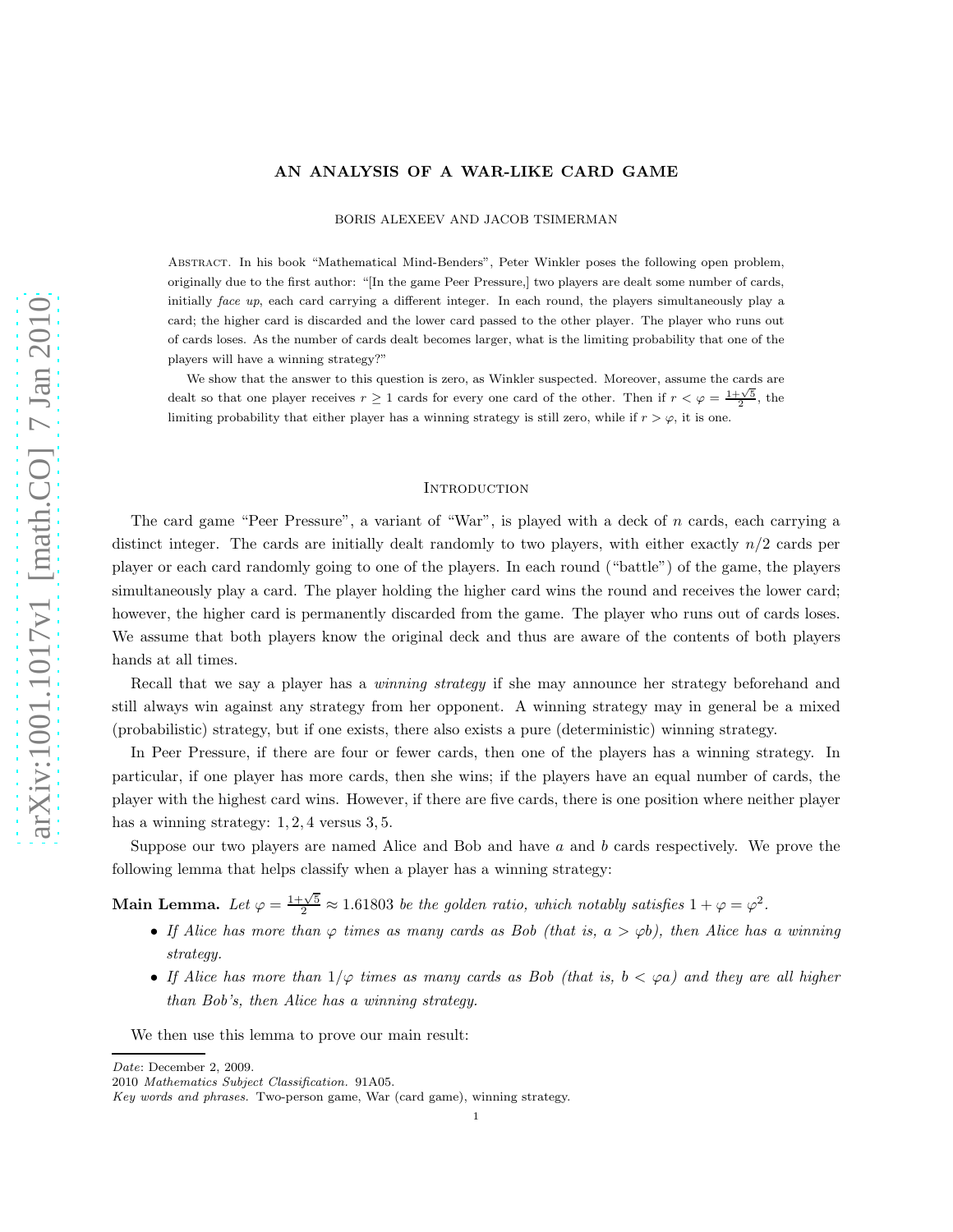**Definition.** Say that a result holds *generically* if it holds with probability approaching one as the number of cards,  $n$ , goes to infinity.

Main Theorem. In the original game with unbiased dealing, generically neither player has a winning strategy. Moreover, assume the cards are dealt randomly so that Alice receives  $r \geq 1$  cards for every card of Bob. If  $r < \varphi$ , generically neither player has a winning strategy, while if  $r > \varphi$ , generically Alice has a winning strategy.

This result determines the limiting probability that one of the players has a winning strategy, an open problem posed by Peter Winkler in his book "Mathematical Mind-Benders", where it is attributed to the first author. [\[Win07\]](#page-4-0)

### **PROOFS**

One interesting quirk in Peer Pressure is that it is not immediately obvious that having better cards is necessarily advantageous. Of course, a better card will be more likely to win in any given round, but the card may also end up in the hands of the opponent, who may then use it to his advantage. We begin by proving that this is not a problem. This lemma is not essential to the later results, but it does simplify their proofs.

**Definition.** We say a collection of cards C is at least as good as another collection  $C'$  if for all positive integers k, either the k<sup>th</sup> highest card in C is at least as high as the k<sup>th</sup> highest card in C' or C' has less than  $k$  cards.

Monotonicity Lemma. Having better cards doesn't hurt. That is, if in a certain position Alice's cards are replaced with better cards and/or Bob's cards are replaced with worse cards, then Alice is no less likely to win. In particular, if Alice had a winning strategy before the replacement, she still does afterward.

Proof. We prove the result step by step.

Extra cards don't hurt. Suppose Alice receives extra cards, but no other change occurs. Then clearly she is no worse off because she can play the same strategy as before, ignoring her extra cards. If she won before, she still wins. (If she lost before, she now has extra cards that may or may not help in the end.)

Losing cards doesn't help. By symmetry, if Bob has cards taken away, but no other change occurs, he is no better off.

Receiving a card from the opponent doesn't hurt. Suppose Bob gives a card to Alice, but no other change occurs. Then Alice is no worse off because this is equivalent to Alice gaining a card and Bob losing a card.

**Slightly improving one card doesn't hurt.** Suppose Alice has a card  $A$  and Bob has a card  $B$  such that  $A < B$  before the replacement and  $A > B$  after the replacement, but no other change occurs. (In particular, there are no cards of rank between  $A$  and  $B$ .) Then let Alice play exactly as before until one of these cards is played by either player. If both cards are played simultaneously, then Alice is no worse off because she wins a card instead of Bob. Indeed, this is equivalent to Bob winning the battle (as before the replacement), followed by Bob giving Alice a card. If only one card is played and it wins, then it is removed from play and so the relative ranking of A and B doesn't matter anyway. If only one card is played and it loses, then one of the players will end up holding both  $A$  and  $B$ . Again, the relative ranking doesn't matter because Alice can pretend to switch the cards.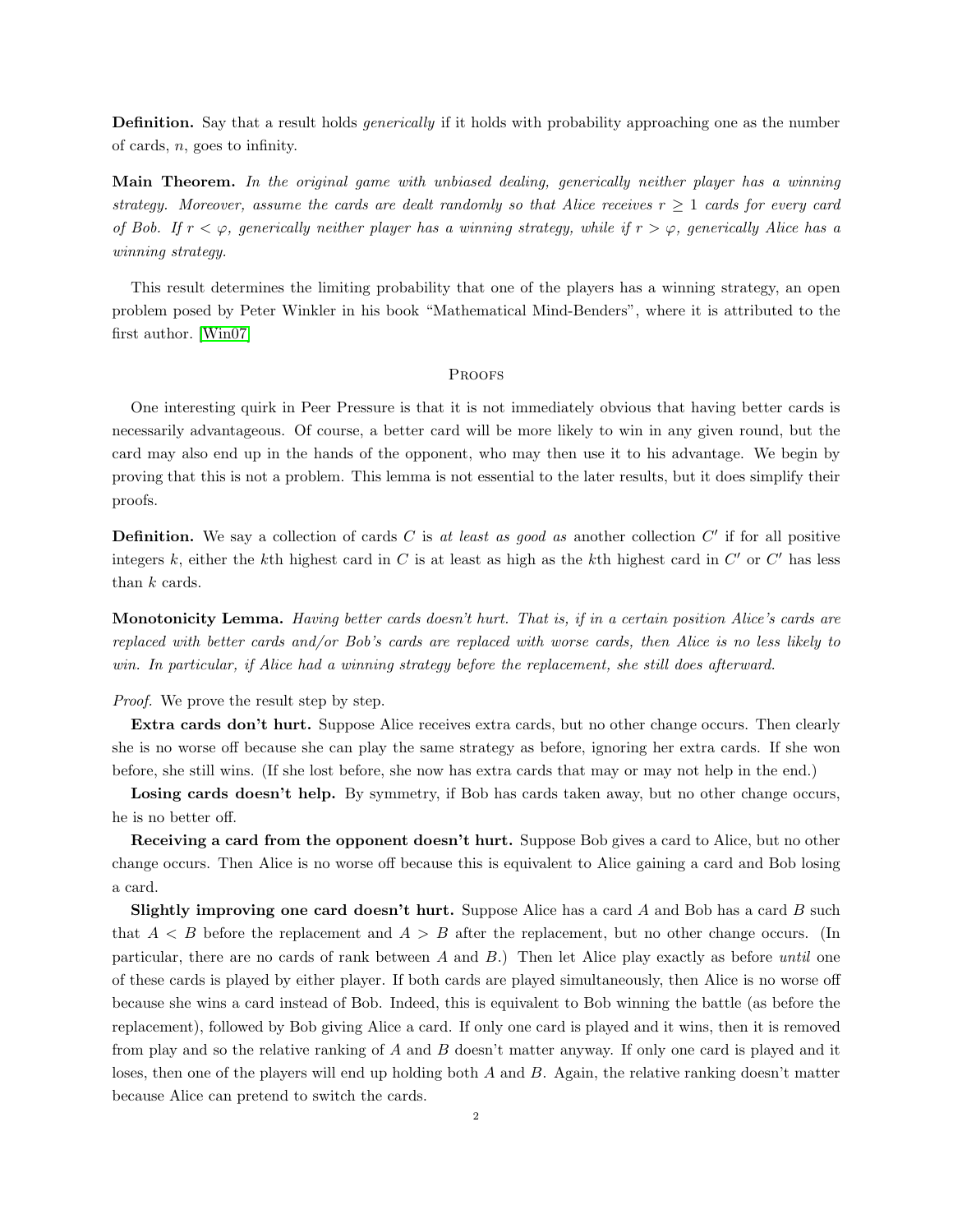Having better cards doesn't hurt. The general case consists of performing the above modifications one by one. This may be accomplished, for example, by first improving Alice's best card, then her next best, and so on, and afterward, giving Alice extra cards and taking cards away from Bob.

We may now prove our main lemma.

Main Lemma (redux). Let  $\varphi = \frac{1+\sqrt{5}}{2} \approx 1.61803$  be the golden ratio, which notably satisfies  $1 + \varphi = \varphi^2$ .

- If Alice has more than  $\varphi$  times as many cards as Bob (that is,  $a > \varphi b$ ), then Alice has a winning strategy.
- If Alice has more than  $1/\varphi$  times as many cards as Bob (that is,  $b < \varphi a$ ) and they are all higher than Bob's, then Alice has a winning strategy.

*Proof.* We prove the result by induction on the total number of cards,  $a + b$ . Note that both results are certainly true when  $a = 0$  or  $b = 0$ .

Alice has many cards. Suppose that  $a > \varphi b > 0$ . By the Monotonicity Lemma, we may assume that Bob has the b highest cards, since this is the worst possible situation for Alice. In order to win, Alice plays her lowest current card until all of Bob's cards are less than hers. In any battle, Bob may either lose one of his high cards and receive one of Alice's low cards or Bob may give Alice back one of her original low cards. In other words, Alice loses a card if and only if one of Bob's high cards is discarded. Therefore, afterward, Bob has at most b cards, all of which are lower than Alice's  $a - b$  cards. The result holds by induction because  $b < \varphi(a-b)$ .

Alice has enough high cards. Suppose that  $\varphi a > b > 0$  and all of Alice's cards are higher than Bob's. In order to win, Alice plays each of her a cards once. She will win every battle, so afterward she will still have a cards, while Bob will have  $b - a$  cards. The result holds by induction because  $a > \varphi(b - a)$ .

Armed with the Main Lemma, we prove the Main Theorem. Recall that a result holds *generically* if it holds with probability approaching one as the number of cards, n, goes to infinity.

Main Theorem (redux). In the original game with unbiased dealing, generically neither player has a winning strategy. Moreover, assume the cards are dealt randomly so that Alice receives  $r \geq 1$  cards for every card of Bob. If  $r < \varphi$ , generically neither player has a winning strategy, while if  $r > \varphi$ , generically Alice has a winning strategy.

Proof. First of all, because only the relative ordering of the cards matters, we assume the cards are numbered 1 to n. Also, recall that if Alice has a mixed (probabilistic) winning strategy, then she also has a pure (deterministic) winning strategy.

We begin with the weaker result with unbiased dealing. Divide the cards into five equally-sized intervals:  $C_1 = (0, n/5], C_2 = (n/5, 2n/5], \ldots, C_5 = (4n/5, n].$  Suppose Alice reveals her pure strategy in advance to Bob. We will show how Bob can use these intervals to defeat it. Specifically, for  $1 \leq i \leq 5$ , he will use his cards in  $C_{i+1}$  to defeat Alice's cards in  $C_i$ . Finally, he will use his leftover cards to defeat Alice's  $C_5$ . See the Figure for a visual explanation.

We expect each player to receive half of the cards in each interval, so by the law of large numbers, Bob will generically receive at least .099n cards from each interval; Alice will receive at most the remainder, .101n. Now suppose that only Bob's cards in  $C_2$  and Alice's cards in  $C_1$  are under consideration. By the Main Lemma, Bob may use .063n > .101n/ $\varphi$  cards from  $C_2$  to defeat Alice's cards in  $C_1$  (note that all of the cards in  $C_2$  are higher than those in  $C_1$ ), leaving at least  $(0.099 - 0.063)n = 0.036n$  unused cards left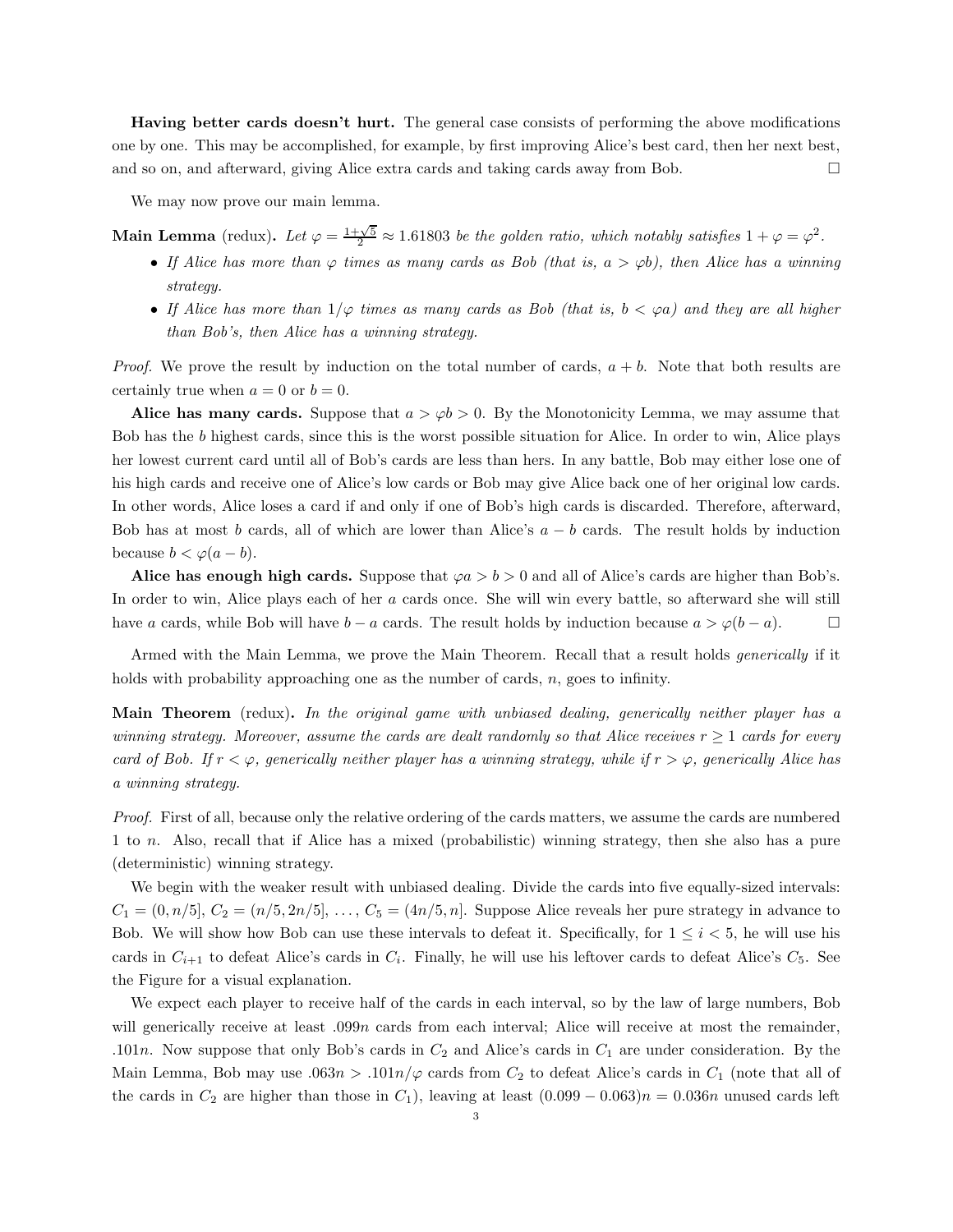

FIGURE. The unshaded intervals illustrate how Bob uses slightly more than a  $1/\varphi$ proportion of his cards in  $C_{i+1}$  to defeat Alice's cards in  $C_i$ . Bob's leftover cards in all of his  $C_i$ , represented by shaded intervals, are sufficient in number to overwhelm Alice's cards in  $C_5$ .

over. If he does similarly for his  $C_3$  through  $C_5$ , Bob will have at least  $4(.036n) + .099n = .243n$  cards left over. Again by the Main Lemma, Bob may use these cards to defeat Alice's  $C_5$  because .243/.101  $>\varphi$ .

In the previous paragraph, we pretended that Bob may consider the game as the sum of five independent games. However, this is justified because Alice has revealed her pure strategy in advance. Because Bob knows where Alice will play, he may use the appropriate cards to defeat her. Note that Bob may choose beforehand which cards are allocated where, so it does not matter in what order Alice plays; in particular, Bob can choose his "leftover cards" beforehand, as all that matters is their number. Therefore generically, Alice has no winning strategy and by symmetry, neither does Bob.

Now we prove the stronger result with dealing biased towards Alice. If  $r > \varphi$ , this is easy. Generically, Alice will have more than  $\varphi$  times as many cards as Bob and thus win by the Main Lemma.

Now suppose that  $r < \varphi$  is fixed. We follow the same approach as before. Divide the cards into k equally-sized intervals  $C_i = \left(\frac{i-1}{k}n, \frac{i}{k}n\right]$ , where k will be chosen later to depend only on r and not on n. In each interval, we expect players to receive cards in an  $r:1$  proportion. By the law of large numbers, for any constant  $\delta > 0$ , Bob generically receives at least  $1 - \delta$  of the number of cards he expects in each of the intervals. (Note that we crucially use here that  $k$  does not depend on n.) By the Main Lemma, we may choose  $\delta$  so small (but independent of k) that Bob may use his cards in  $C_{i+1}$  to defeat Alice's cards in  $C_i$ for all  $1 \leq i \leq k$  and still have a positive proportion of his cards left over in each interval.

Now choose k so large (but independent of n) that Bob's remaining cards in  $C_1$  and his leftover cards from all of the other  $C_i$  are more than  $\varphi$  times the number of Alice's cards in  $C_k$ . This is possible because we insured that each  $C_i$  has at least a fixed positive proportion of cards left over, so Bob may overwhelm Alice with his extra cards. Now, as before, Bob's leftover cards defeat Alice's  $C_k$  by the Main Lemma. (Again, Bob's cards may be allocated before any actual play.) Finally, if Alice reveals her strategy in advance, Bob may combine his strategies on all of the intervals  $C_i$  to defeat her.

Therefore, if  $r < \varphi$ , Alice generically does not have a winning strategy. Bob generically doesn't have a winning strategy either, because his cards are even worse than in the unbiased case.

#### FURTHER DIRECTIONS

The results in this paper may be continued in a few natural directions.

For example, by using techniques similar to those presented above, Jacob Fox has determined the threshold for the number of battles a player can guarantee winning in the unbiased model. [\[Fox08\]](#page-4-1) In particular, if  $f(n)$  is a function that grows slower than  $\sqrt{n}$  (using Landau's asymptotic notation,  $o(\sqrt{n})$ ), then generically both of the players may guarantee winning at least  $f(n)$  of the battles. However, if  $f(n)$  is a function that